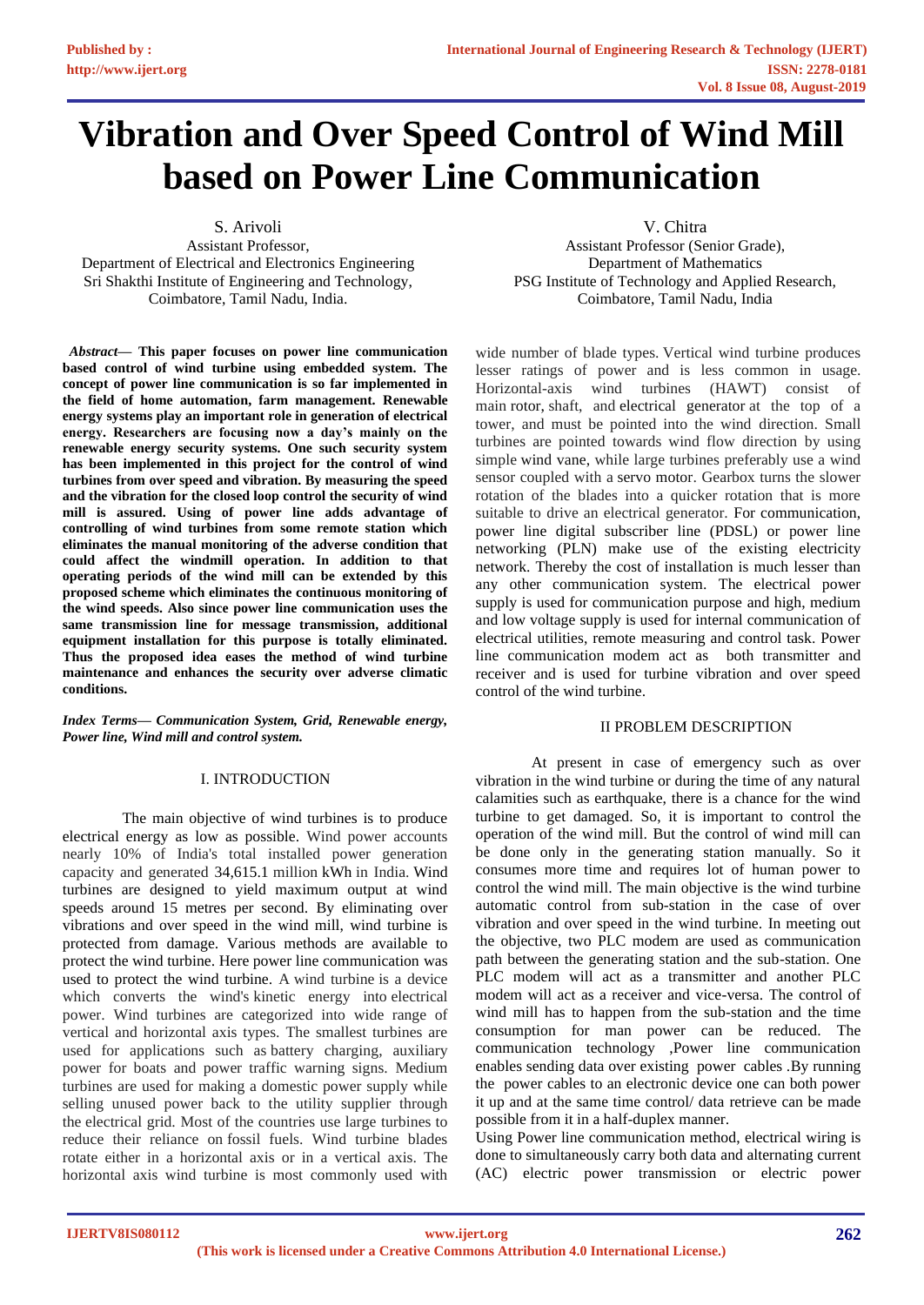distribution. Thus power line communication is also called as power-line carrier, power-line digital subscriber line (PDSL), mains communication, power line telecommunications, or power line networking (PLN). A large variety of power-line communication technologies are required for different applications which includes such as home automation and internet access which is often categories as broad over power lines (BPL).Most of the power line communication technologies apply themselves to one type of wire such as premises wiring within a single building. But some can cross between two levels for example, both the distribution network and premises wiring. Typically transformers prevent propagating the signal which needs multiple technologies to form very large networks. Wide range of data rates and frequencies are used at different situations. Spread spectrum radio signals operating in crowded environment create difficult technical problems which are more common between wireless and power-line communication. The barrier in most of the amateur radio group is radio interferences.

### III. METHODOLOGY

The proposed system uses power line communication technology in controlling vibration and over speed of wind turbine. Both the power and the data can be sent through the same cable. In this system parameters such as speed and vibrations are measures using proximity sensor and vibration sensor and the corresponding analog values are sent to the PIC microcontroller and then it is processed. Proximity sensor and the vibration sensor is used to sense the speed and the vibration in the wind turbine respectively. Power line communication modem will act as a transmitter and receiver in both the substation and the generating station. Based on the values of the sensors, the wind turbine is controlled and the speed of the turbine is shown in the LCD display. The advantages are reduction in overall cost of the wind, one cable is enough to send both the data and the power, wind turbine can be operated from the substation itself, man power usage can be reduced and requires less maintenance.



Figure 1 Block Diagram

The paper aims at automatic control of wind turbine in case of natural disorders. The control of wind turbine is mainly performed with the help of two signals produced in the two controllers. The two controllers, one in the generating station and another one in the sub-station is used. The overall operation of the proposed system can be clearly known from the block diagram shown in Figure.1.The power supply unit supplies required power  $(+5V)$  to the micro-controller. There are two micro controllers are used in this project one act as master (Sub-station) and another act as slave (Generatingstation). This micro controller acts as a heart of this paper.PIC16f877A is a sixteen pin micro controller. Here two micro controllers are used one in the generating station and another one in the substation. The output of the vibration sensor and the proximity sensor are connected to the micro controller in the generating side. Emergency switch is also connected to the micro controller in the substation. Two PLC modem will be connected to the two micro controllers respectively to transmit the power and the data. During transmission from slave to master PLC modem1 will act as transmitter and PLC modem2 will act as a receiver. While transmission from master to slave PLC modem2 will act as transmitter and PLC modem1 will act as receiver. The vibration sensor is used to sense vibration occurs in the wind turbine. If there is over vibration in the wind turbine then the vibration sensor senses it and gives the corresponding analog value to the slave and then the slave transmits the signal to the master through the two PLC modem. The proximity sensor is used to sense the speed occurs of the wind turbine. If the speed exist the constant value of 55 miles per hour then the proximity sensor senses it and gives the corresponding analog value to the slave and then the slave transmits the signal to the master through the two PLC modem. When the analog values from the corresponding sensors are sent to the slave, the slave then transmits the data to the master then. Here both the power and the data are transmitted through the same power line by using Power line communication modem. Two max232 circuits are used which act as communication data path between PLC modem and the micro controller. The main purpose of max232 is for transmission and receiving the data from the two PLC controllers. The driver circuit is used to control operation of the turbine. The output of the micro controller (slave) gets the data from the master. The output of the slave is connected to the driver circuit. When a vibration exists in the wind turbine due to any external disturbances the master transmits corresponding data to the driver circuit. The output of the driver circuit is connected to the wind turbine. Now the circuit breaker is switched on and the brakes are applied to the blades thus the wind turbine is stopped. The LCD is used as an output display unit. The output unit displays the speed of the turbine in rpm, status of the wind turbine (on/off). Emergency on/off switch is provided in the master circuit. In the case of any emergency or any fault period the turbine can be manually controlled with the help of emergency switch to protect the wind turbine from damage. Hence with the help of these two sensors the data's are sent to the controllers. Thus micro controller controls the wind turbine with the help of the driver circuit. The speed of the wind turbine can be viewed in the LCD display.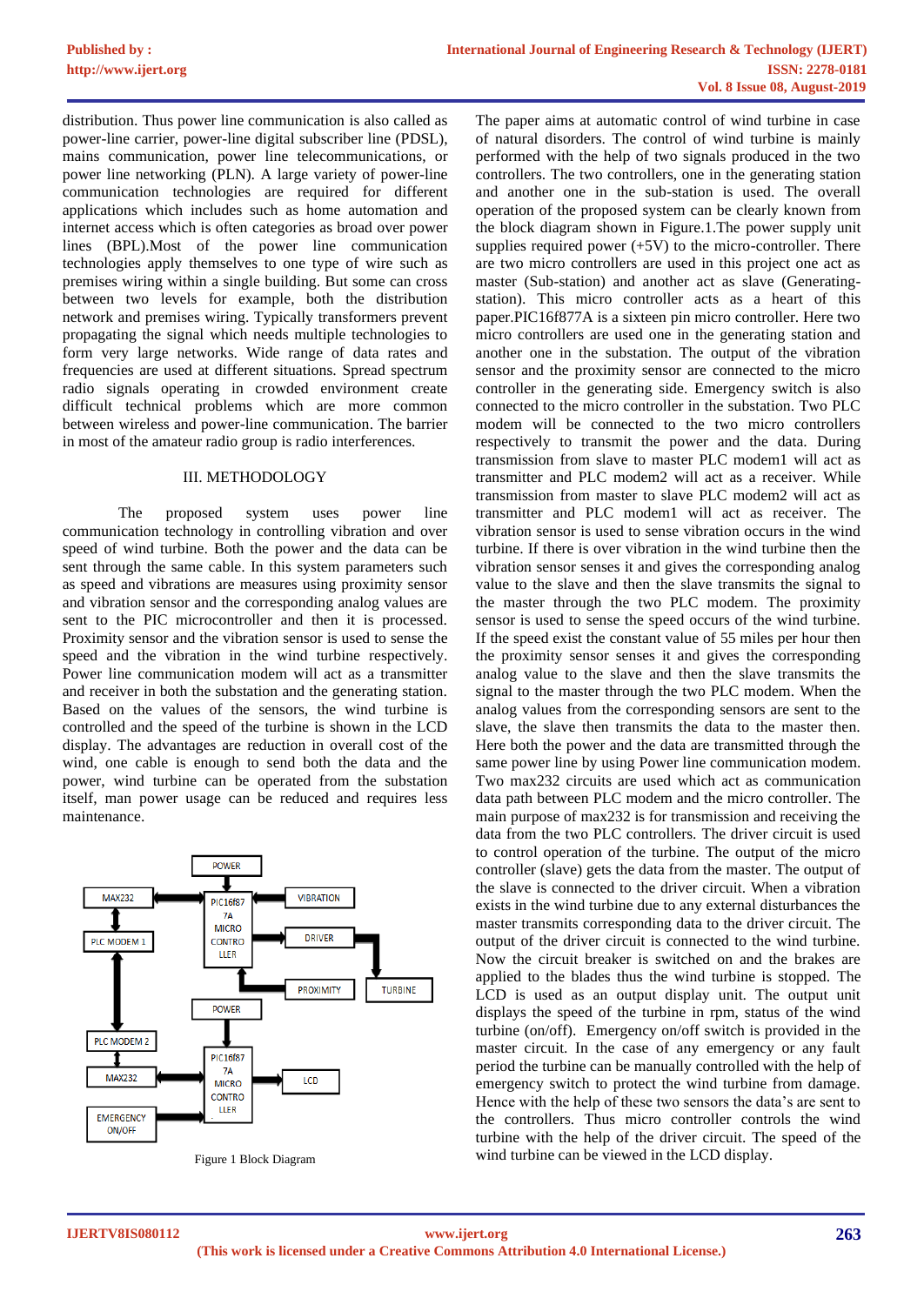### IV. SYSTEM DESIGN

The hardware components used are Power supply unit, PIC Microcontroller 16F877A, LCD display, Vibration sensor, Proximity sensor, Driver circuit, Power line communication modem, Push button, Generator, MAX232, Rotor, Rotor blades and Gearbox. The AC voltage, typically 220Vrms, is connected to a step down transformer, which steps that AC voltage down to the level of the desired 12V DC output voltage. A diode rectifier then provides a full wave rectified voltage 5V that is initially filtered by a simple capacitor filter to produce a DC voltage. This resulting ripples in DC voltage or AC voltage variation. A regulator circuit is used to remove the ripples and also remains the same DC value even if the input DC voltage varies. The voltage regulation is usually obtained by using the popular regulator IC units as illustrated in Figure 2.



Figure 2 Circuit Diagram of Power Supply

The main purpose potential transformer will step down the power supply voltage (0-230V) to (0-6V) level. Then the secondary of the potential transformer will be connected to the precision rectifier, which is constructed with the help of op–amp. The advantages of using precision rectifier are it will give peak voltage output as DC; rest of the circuits will give only RMS output.

The operation of bridge rectifier is as shown in Figure 3.When four diodes are connected, the circuit is called as bridge rectifier. The input to the circuit is applied to the diagonally opposite corners of the network, and the output is taken from the remaining two corners. Let us assume that the transformer is working properly and there is a positive potential, at point A and a negative potential at point B. the positive potential at point A will forward bias D3 and reverse bias D4. The negative potential at point B will forward bias D1 and reverse D2. At this time D3 and D1 are forward biased and will allow current flow to pass through them. D4 and D2 are reverse biased and will block current flow. The path for current flow is from point B through D1, up through RL, through D3, through the secondary of the transformer back to point B. After one-half cycle the polarity across the secondary of the transformer gets reversed, forward biasing D<sub>2</sub> and D<sub>4</sub> and reverse biasing D<sub>1</sub> and D<sub>3</sub>. Current flow will now be from point A through D4, up through RL, through D2, through the secondary of T1, and back to point A.



Figure 3 Bridge Rectifier

The PIC16F877A features 256 bytes of EEPROM data memory, self programming, an ICD, 2 Comparators, 8 channels of 10-bit Analog-to-Digital (A/D) converter, 2 capture/compare/PWM functions, the synchronous serial port. Transmitter (USART). All of these features make it ideal for more advanced level A/D applications in automotive, industrial, appliances and consumer applications.

Liquid crystal display(LCD) comes in many sizes 8x1 , 8x2, 10x2 , 16x1 , 16x2 , 16x4 , 20x2 , 20x4 ,24x2 , 30x2 , 32x2 , 40x2 etc . Many multinational companies like Philips, Hitachi, and Panasonic make their own special kind of LCD'S to be used in their own products. All these LCD'S performs the same functions such as displaying characters, numbers, special characters, ASCII characters etc. The programming is same among manufacturers and they all have either 14 pins (0-13) or 16 pins (0 to 15). Alphanumeric displays are used in a wide range of applications such as palmtop computers, word processors, photocopiers, point of sale terminals, medical instruments, cellular phones, etc. The LCD display requires data in a serial format. The display also requires a 5V power supply. The 5V is best generated from a 5V fixed regulated power supply.

Accelerometers operate on the piezoelectric principal a crystal generates a low voltage or charge when stressed as for example during compression. Motion in the axial direction stresses the crystal due to the inertial force of the mass and produces a signal proportional to acceleration of that mass. This small acceleration signal can be amplified for acceleration measurements or converted (electronically integrated) within the sensor into a velocity or displacement signal. This is commonly referred as the ICP (Integrated Circuit Piezoelectric) type sensor. The piezoelectric velocity sensor is more rugged than a coil and magnet sensor, has a wider frequency range, and can perform accurate phase measurements. Most industrial piezoelectric sensors used in vibration monitoring today contain internal amplifiers. The sensitivity of industrial accelerometers typically ranges between 10 and 100 mV/g; higher and lower sensitivities are also available. To choose the correct sensitivity for an application, it is necessary to understand the range of vibration amplitude levels to which the sensor will be exposed during measurements.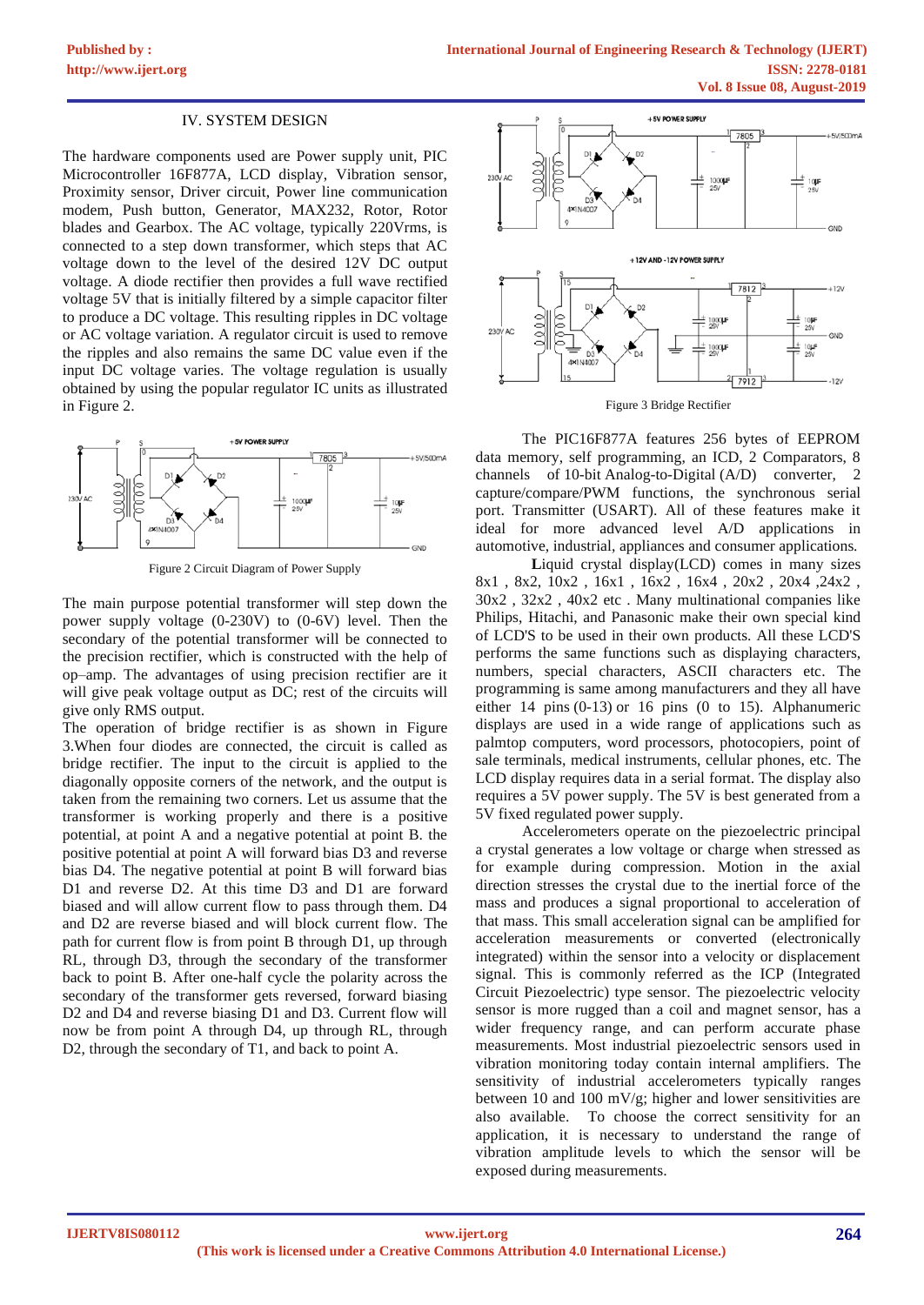An Inductive Proximity Sensor consists of an oscillator, a ferrite core with coil, a detector circuit; an output signal is used to drive the coil. The coil in conjunction with ferrite core induces a electromagnetic field. When the field lines are interrupted by a metal object, the oscillator voltage is reduced, proportional to the size and distance of the object from the coil. The reduction in the oscillator voltage is caused by eddy currents induced in the metal circuit, housing, and a cable or connector. The oscillator generates a sine wave of a fixed frequency. This interrupts the field lines. This reduction in voltage of the oscillator is detected by the detecting circuit.

Relays are electromechanical devices that use an electromagnet to operate a pair of movable contacts from an open position to a closed position. Here relay is used as a circuit breaker. In order to turn on and off the wind turbine the relay circuits is used to trip the wind turbine. By tripping the circuit breaker the power supply to the will turbine is stopped hence it will stop the entire process. Normally this tripping is done during an abnormal condition.

PLCC modem is a power line carrier communication (PLCC). The PLCC modem is in the form of a ready-to-gocircuit module, which is capable of transferring data over the power cable at the low voltage end of the power transformer of a 3-phase/ 4-wire distribution network. A pair of embedded PLCC modems connected on the power line can provide low speed bi-directional data communication at a baud rate of 9600 bps. The embedded PLCC modem is based on the differential code shift keying (DCSK) technology in power line carrier communication (PLCC) is well known for its high immunity to electrical noise persistent in the power line.

The output of the PLC modem is connected to the max232 transmitter receiver and then this max232 transmits the signal to respective master and slave. The drivers provide TIA-232 voltage level outputs which is about  $\pm 7.5$  volts from a single 5-volt supply by on-chip [charge pumps.](https://en.wikipedia.org/wiki/Charge_pump)

The components of wind turbine are generator,rotor ,blades,gearbox and shaft..The purpose of generator in a wind turbine is to convert mechanical energy into electrical energy. In high power wind turbines, doubly-fed asynchronous generators are most frequently used. The operating rotation speed can be varied with this type of doubly-fed asynchronous generator. In synchronous generators, grid connection is only possible through transformers; due to its fixed rotation characteristics. A simple generator consists of magnets and a conductor. The conductor is typically a coiled wire. Inside the generator, the shaft connects to an assembly of permanent magnets that surrounds the coil of wire. The rotor is the component which helps the rotor blades to converts the energy in the wind into rotary mechanical movement. Usually the three-blade horizontal axis rotor dominates the rotational movement. The rotor blades are mainly made of glass-fiber or carbonfiber reinforced plastics. They use the principle of lift force on the lower side of the wing the passing air generates higher pressure, while the upper side generates a pull. These forces cause the rotor to move forward and make it rotate.

The gearbox converts the rotor motion of 18-50 rpm into the approx. 1,500 rpm which the generator requires. The gearbox thus takes on the task of matching the rotation

speeds of the slow-moving rotor and the fast-moving generator, and generally has several steps to cover for various wind conditions. If a specially developed multi-pole ring generator is used, the gearbox is no longer required (bestknown manufacturer of direct drive turbines).

The wind-turbine shaft is connected to the center of the rotor. When the rotor spins, the shaft spins as well. In this way, the rotor transfers its mechanical, rotational energy to the shaft, which enters an electrical generator on the other end. The

emergency on/off switch is provided in the substation. In case of any emergency period such as any fault, structural failure or some other problem this emergency switch can be operated manually in order to control the wind turbine thus damage in the wind mill can be avoided. This push button will stop the entire process or it will start the process.

The overview of prototype system is shown in Figure 4.



Figure 4.Overview of prototype system

### V. RESULT AND CONCLUSION

This paper uses two PIC micro controllers for substation and generating station. Before implementing the hardware, the results are verified using proteus software. The oscillator frequency of two microcontrollers is 10 MHz. The components are selected from the components mode. The power supply and the ground are selected from the terminals mode. The LCD display is connected to the substation PIC microcontroller for displaying the data. The turbine is connected to the generating station microcontroller through the relay. The connections are given as per the circuit diagram. The proteus file is simulated and the results are verified.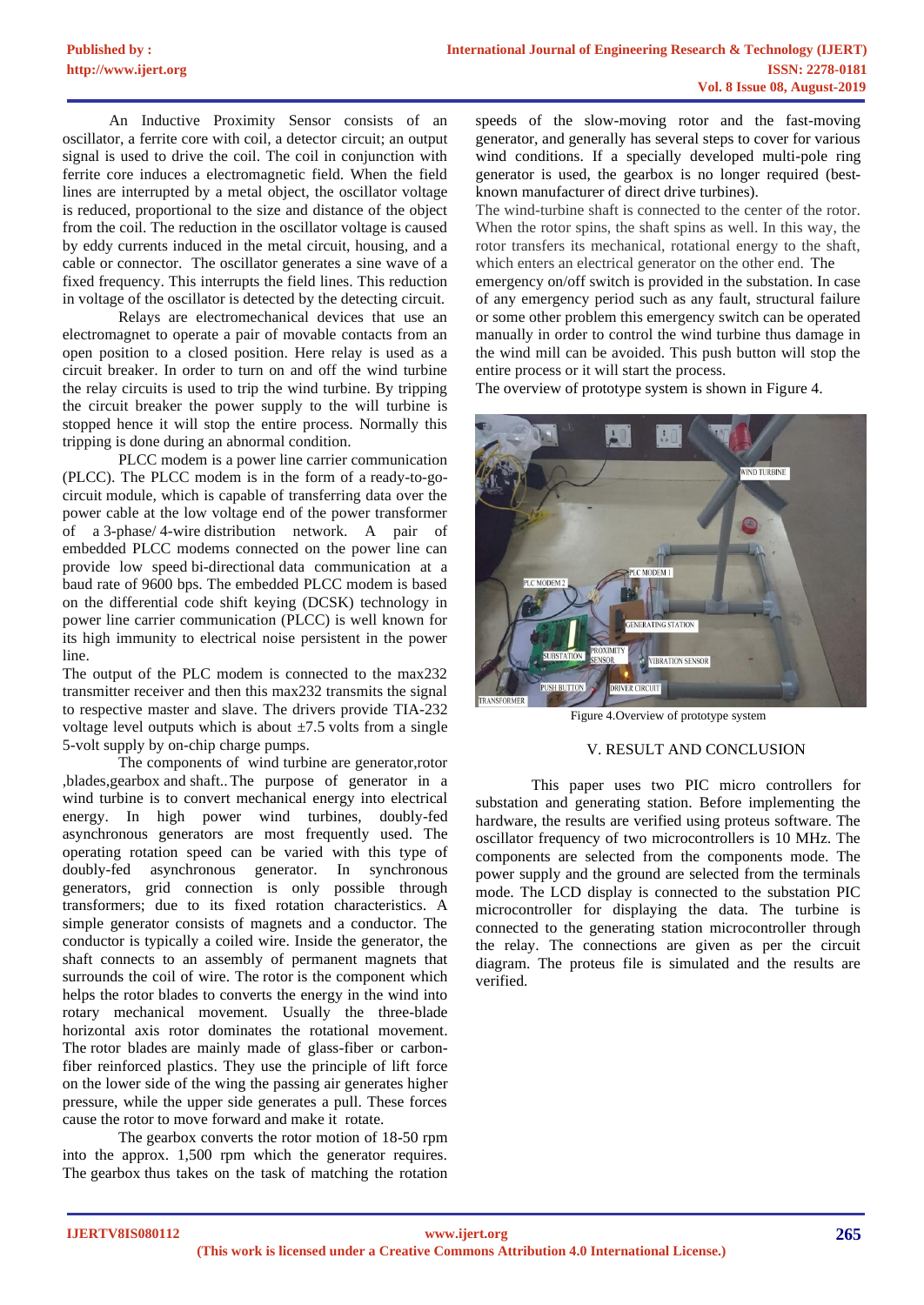# **[Published by :](www.ijert.org)**



### Figure 5 Simulation Block

The figure 5 shows the output of the simulation. Initially the value of the vibration sensor will be high. As soon the vibration occurs in the wind mill, the vibration sensor value will be decreasing. When the value reaches zero then the vibration in the turbine may cause damage to it. So the turbine is stopped automatically from the substation.

### NORMAL OPERATION

The data is transmitted when the push button is pressed. At this speed the turbine is operating at normal condition. When the speed exceeds normal operating value (55miles/hour) the proximity sensor senses the speed and the turbine is automatically stopped with the help of driver circuit.



Figure 6 Normal operation

### STOP CONDITION



Figure 7 Stop condition

From the figure 6 it is clearly understood the speed of the turbine is 0rpm i.e. the turbine has stopped. Hence the overall

generation is stopped. Thus during the time of any natural calamities, the turbine can be controlled from the substation with the help of proximity sensor, vibration sensor, PLC modem and a micro controller. When all the conditions are normal, the turbine can be again start it process. With the help of push button in the substation the turbine can be started. The push button is used to send the data. In the figure 7 it clearly understood that the vibration sensor value has become minimum i.e the vibration in the turbine is very high. Hence the data is send from the substation to stop the turbine. The speed of the turbine is zero it is clearly seen in the LCD display. Thus the turbine is stopped and the generation is also stopped for a certain period of time.

The prototype of the paper "Wind turbine control using power line communication" is fully ready and functional. Real time implementation of this paper has a great scope and it will save large amount of time and man power. This will be more suitable for the countries like India where they largely depend upon wind energy for electricity. Power line communication is used in this project thus the data and power both are transmitted in the same cable. In the modern era everything has become automation so it is necessary to make things as easy as possible. As the time goes on automation place a large role in human life. Taking this in to account power line communication system can be implied in many real time applications. Thus the difference between the actual value and the obtained value can be minimized.

#### REFERENCES

- [1] R. Missaoui, H. Joumaa, S. Ploix, and S. Bacha, "Managing energy smart homes according to energy prices: Analysis of a building energy management system," Energy Build., Mar. 2014.
- [2] C. Molitor, A. Benigni, A. Helmedag, K. Chen, D. Cal, P. Jahangiri, D. Mller, and A. Monti, "Multiphysics test bed for renewable energy systems in smart homes," IEEE Trans. Ind. Electron. Mar. 2013.
- [3] D. M. Han and J. H. Lim, "Smart home energy management system using IEEE 802.15.4 and Zigbee," IEEE Trans. Consum. Electron, Aug. 2010.
- [4] C. Suh and Y.-B. Ko, "Design and implementation of intelligent home control systems based on active sensor networks," IEEE Trans. Consum. Electron., Aug. 2008.
- [5] J. Byun, B. Jeon, J. Noh, Y. Kim, and S. Park, "An intelligent self adjusting sensor for smart home services based on ZigBee communications," IEEE Trans. Consum. Electron., Aug.2012.
- [6] H. Wang and J. Wang, "Design and implementation of a smart homebased on WSN and AMR," Applied Mechanics and Materials, 2013.
- [7] A.J. Sguarezi Filho, M.E. de Oliveira Filho, and E. Ruppert Filho, "A predictive power control for wind energy," *IEEE Trans. Sustainable Energy*, vol. 2, no. 1, pp. 97 -105, Jan.2011.
- [8] S.Arivoli,V.Chitra" Modeling of Hybrid Power Generation on National Highway", *Journal of Emerging Technologies and Innovative Research (JETIR)*, Volume 5, Issue 10, pp. 429-438, October 2018.



 Arivoli Sundaramurthy was born in Tamil Nadu, India in 1979.He received the B.E and M.Tech degrees from Annamalai University and SASTRA University respectively. In 2000, he joined Standard chartered –Grindlays Bank at Chennai, in Tamil Nadu, India, as

an Operation Executive. He spent the 2002-2003 academic year as a graduate apprenticeship trainee to study various